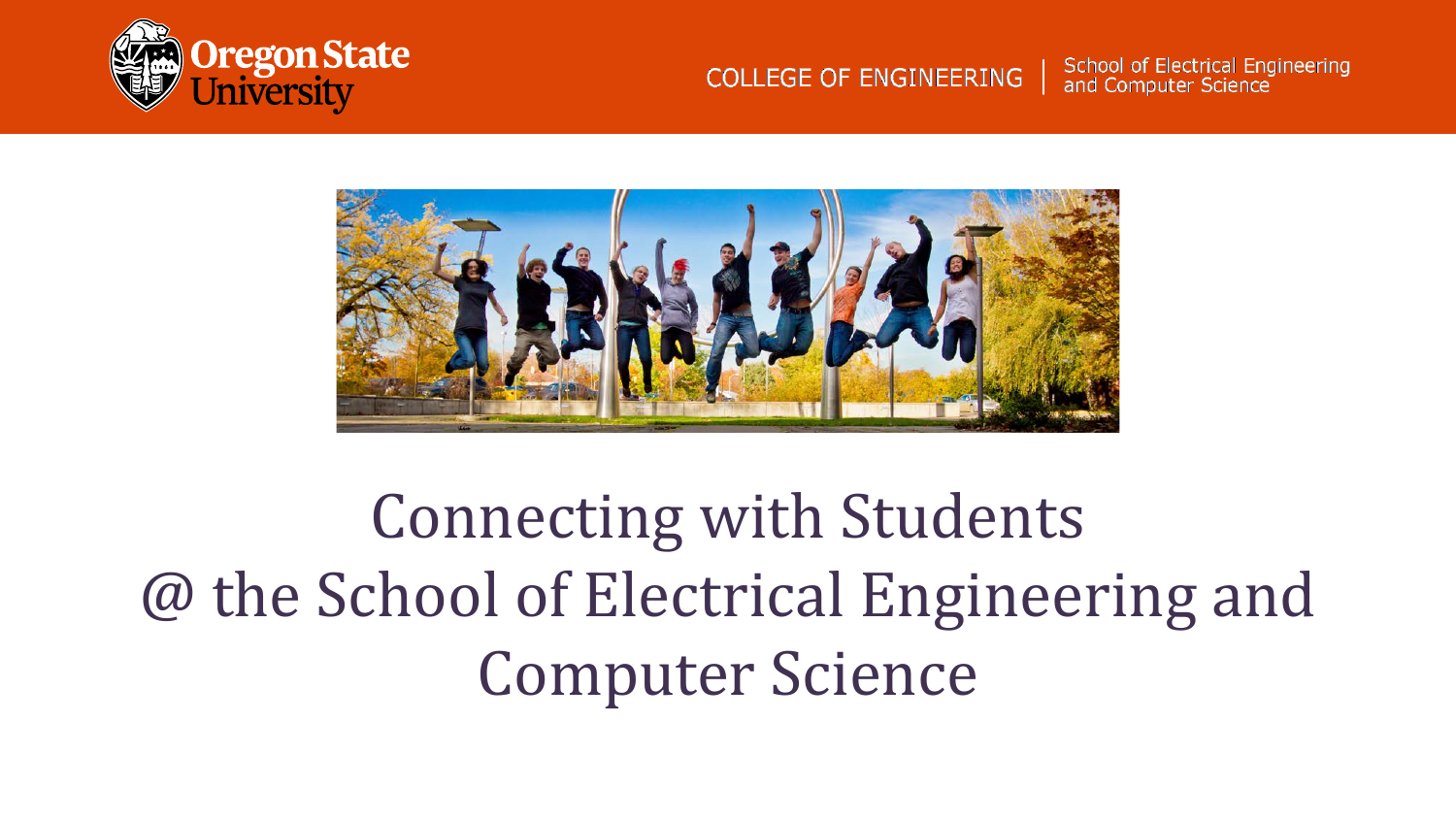

### **COLLEGE OF ENGINEERING**

School of Electrical Engineering<br>and Computer Science

# **[About the School of EECS](https://eecs.oregonstate.edu/about-eecs)**

- About 4,000 enrolled undergraduates
- 251 Master's students
- 202 Doctoral students
- 60 Tenured/tenure-track faculty
- 29 Instructors
- 22 Professional society fellows
- 27 Young Investigator/Career awards
- Nearly \$13M in research expenditures (2019-2020)

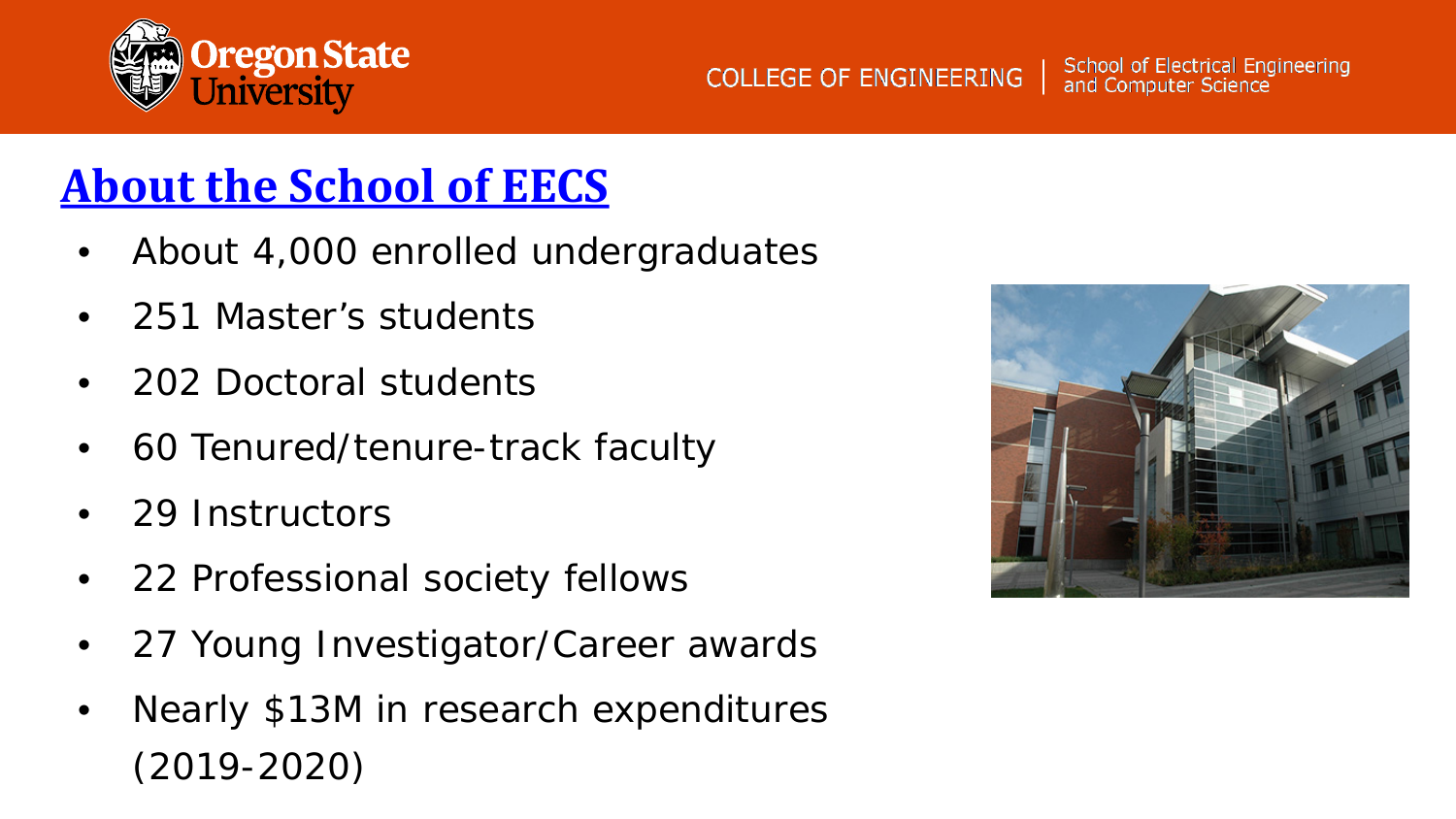

## **EECS INSPiRE [Industrial Affiliates](https://eecs.oregonstate.edu/industry-representatives/inspire-industry-affiliates)**

Annual plan offers package approach to student engagement

### **+ Complimentary annual access to**

- **Multiple EECS Capstone Senior Projects**
- **EECS Student Engagement Programs**
	- Oct. & Feb. EECS Networking Events all EECS students invited
	- Winter & Summer Career Showcases CS post-baccs invited
	- Webinar Wednesdays Career workshop or info session with a high tech twist
- **Company day** 2 hour time block with 1:1 student appointments
- **Resume books**
- **+ Can be combined with Engineering Partners Program**





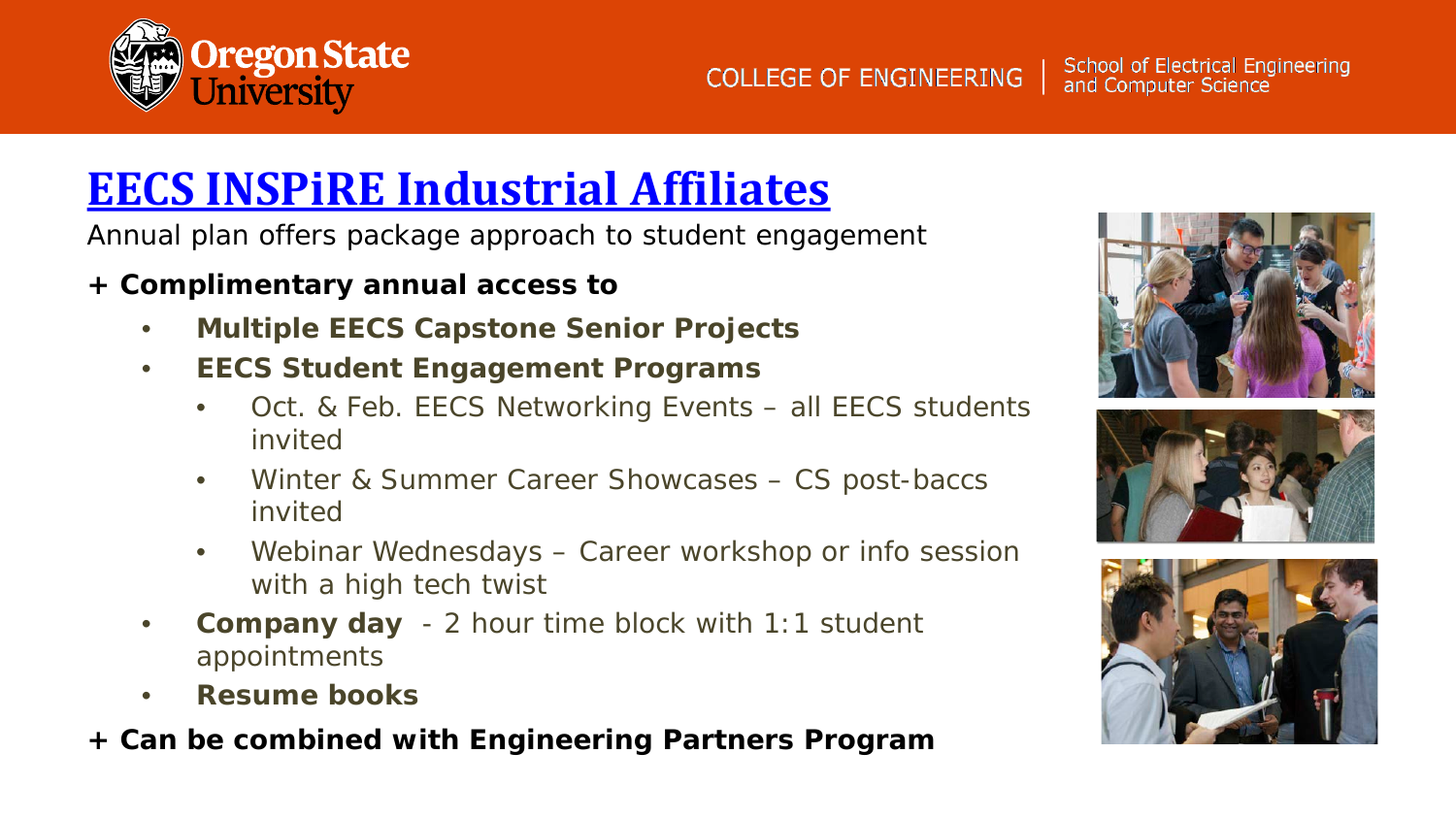

## **[EECS Capstone Senior Design Projects](https://eecs.oregonstate.edu/industry-relations/capstone-and-senior-design-projects)**

- Like an internship opportunity for employers to build visibility  $+$ connect with potential talent
- Only non-critical path projects
- Project posters & prototypes demonstrated @ [Engineering Expo](https://www.youtube.com/watch?v=muOvJEOYAyA) **Sponsors:**
- $\checkmark$  Besides acting as guides, mentors foster an atmosphere of creativity, innovation and leadership
- $\checkmark$  Opportunity to impact employee training

Suggested sponsorship levels are **affordable** \$2K for organizations over 500 employees \$500 for organizations under 500 employees

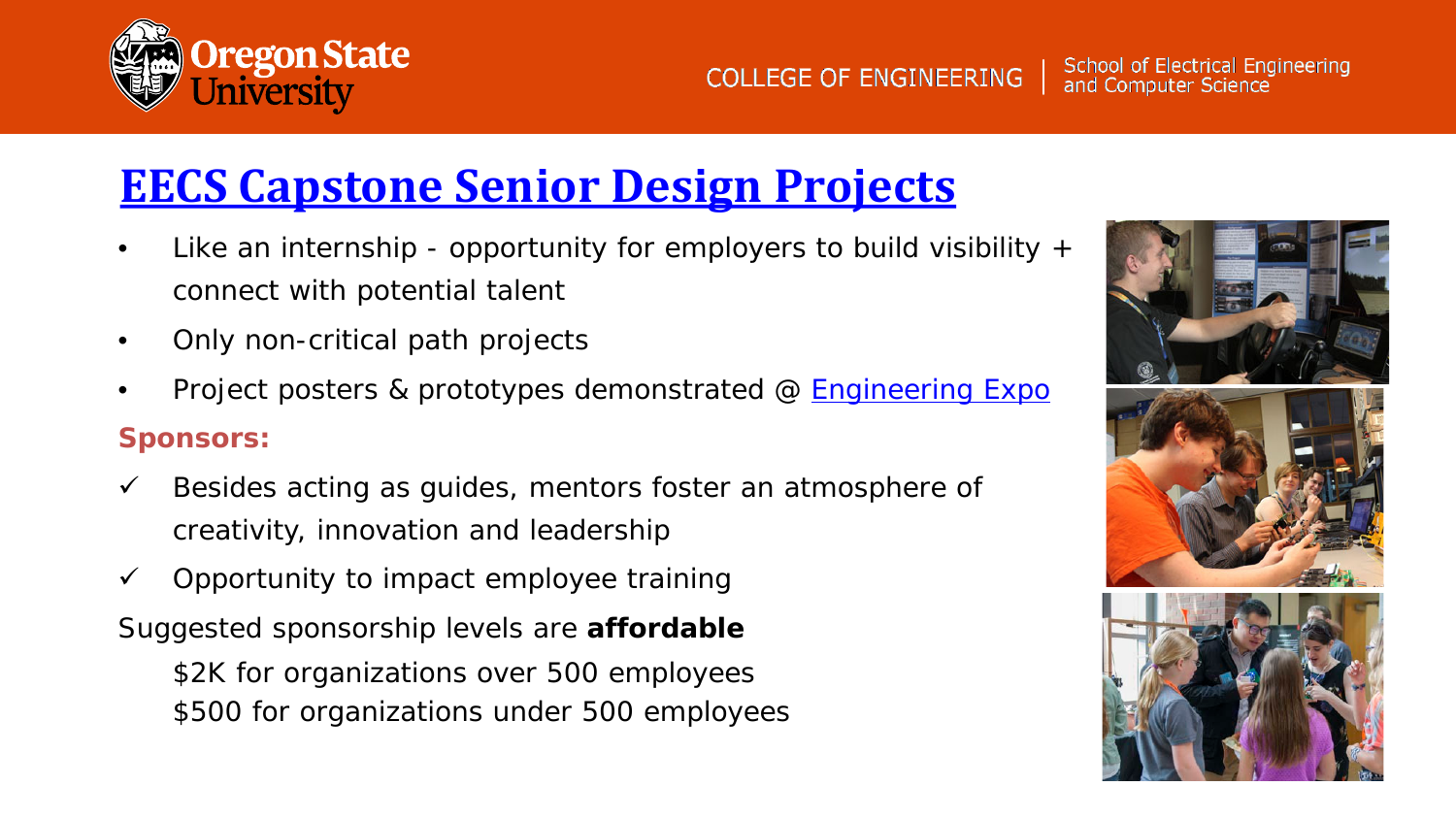

## **[EECS Networking Events](https://eecs.oregonstate.edu/industry-relations/recruit-students/october_netnight/company-info) – October & February**

- Targeted networking event for both undergraduates and graduates (Freshmen PhD)
- Students select the companies they meet with
- Held the night before STEM Career Expo
- Build visibility with ECE and CS students in a more relaxed venue
- Quick [video](https://www.youtube.com/watch?v=G9W83bvAhKc) of prior events.

### **Sponsors are invited to:**

- $\checkmark$  Meet students during 4 breakout sessions, each lasting about 20 minutes
- $\checkmark$  Connect with students, sharing an overview of your organization, culture, values, roles you hire for, and your cool technology.







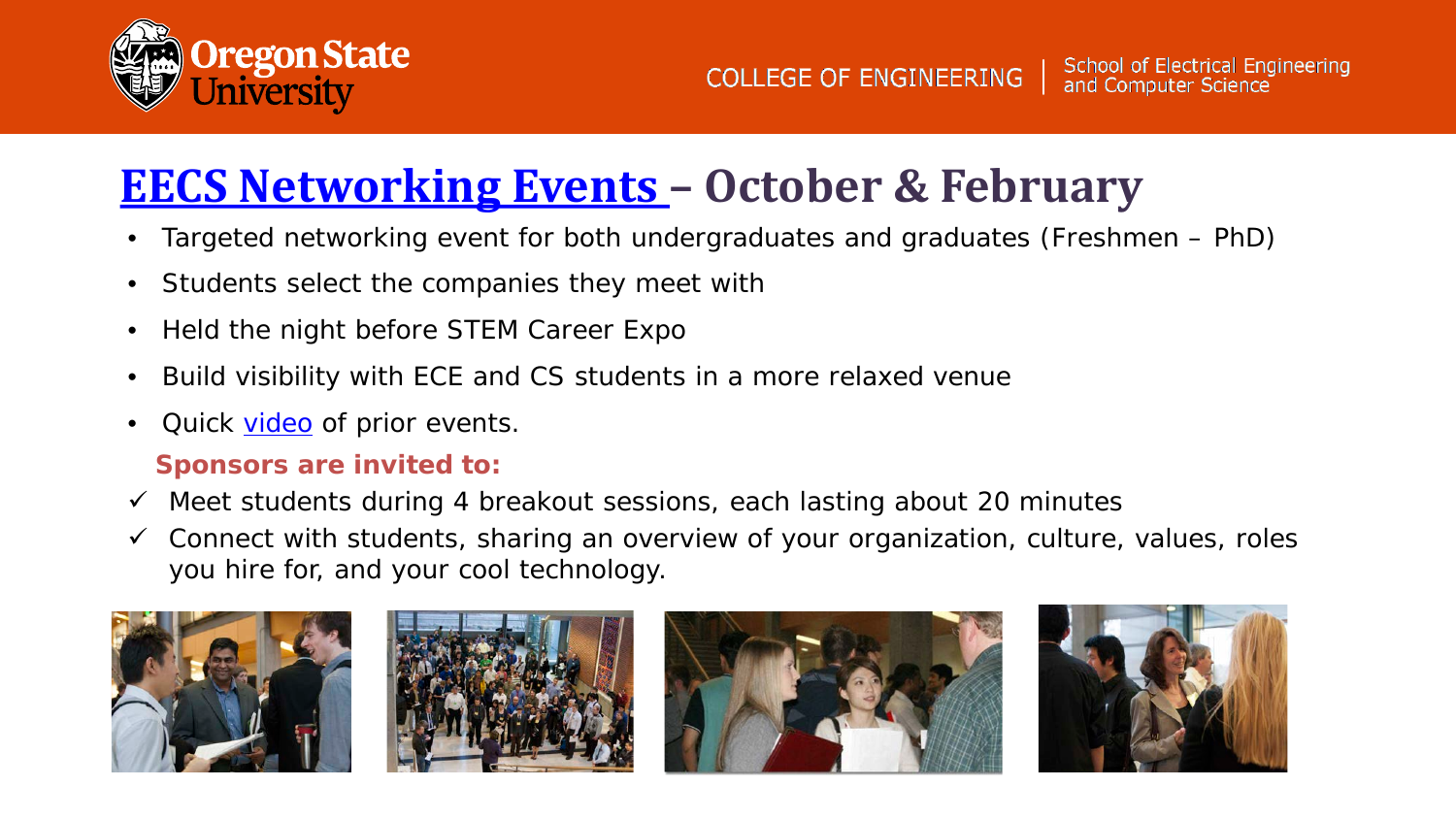

### **[EECS Career Showcase](https://eecs.oregonstate.edu/industry-relations/recruit-students/december_showcase/company-info) – Winter & Summer**

- Connect with students in our online CS program
- Students have completed a Bachelor's and are now pursuing a 2nd Bachelor's degree in Computer Science
- Median student age is late 20s
- Students on average, more mature, more driven

### **Sponsors are invited to:**

- $\checkmark$  Pitch their company to students during introduction
- $\checkmark$  Connect with students, sharing an overview of your organization, culture, values, roles you hire for, and your cool technology



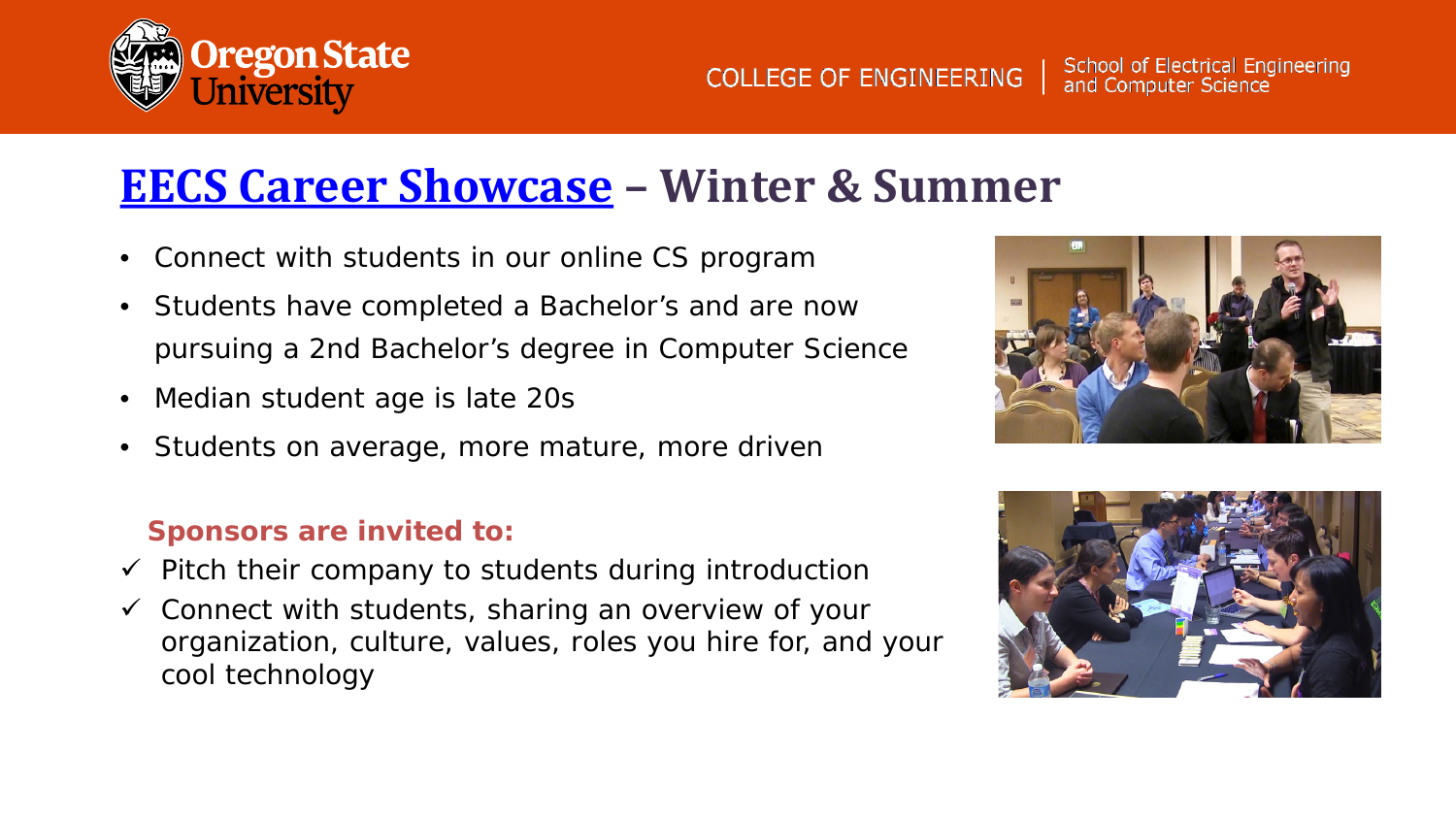

## **[Hardware Hackathon \(HWeekend\)](https://eecs.oregonstate.edu/hweekend)**







### **So what's a HWeekend?**

- Structured like a start-up weekend/hackathon
- Students work in teams to build a new piece of technology in 30 hours

### **Sponsors**

- $\checkmark$  Opportunity to mentor students
- $\checkmark$  Pre-view possible interns
- $\checkmark$  If donating materials, help students understand how to use product
- $\checkmark$  Raise visibility for organization with participants
- $\checkmark$  Increase student excitement and enthusiasm for their field

Watch a quick [video](https://youtu.be/3kZRE8M_zQs) from a previous event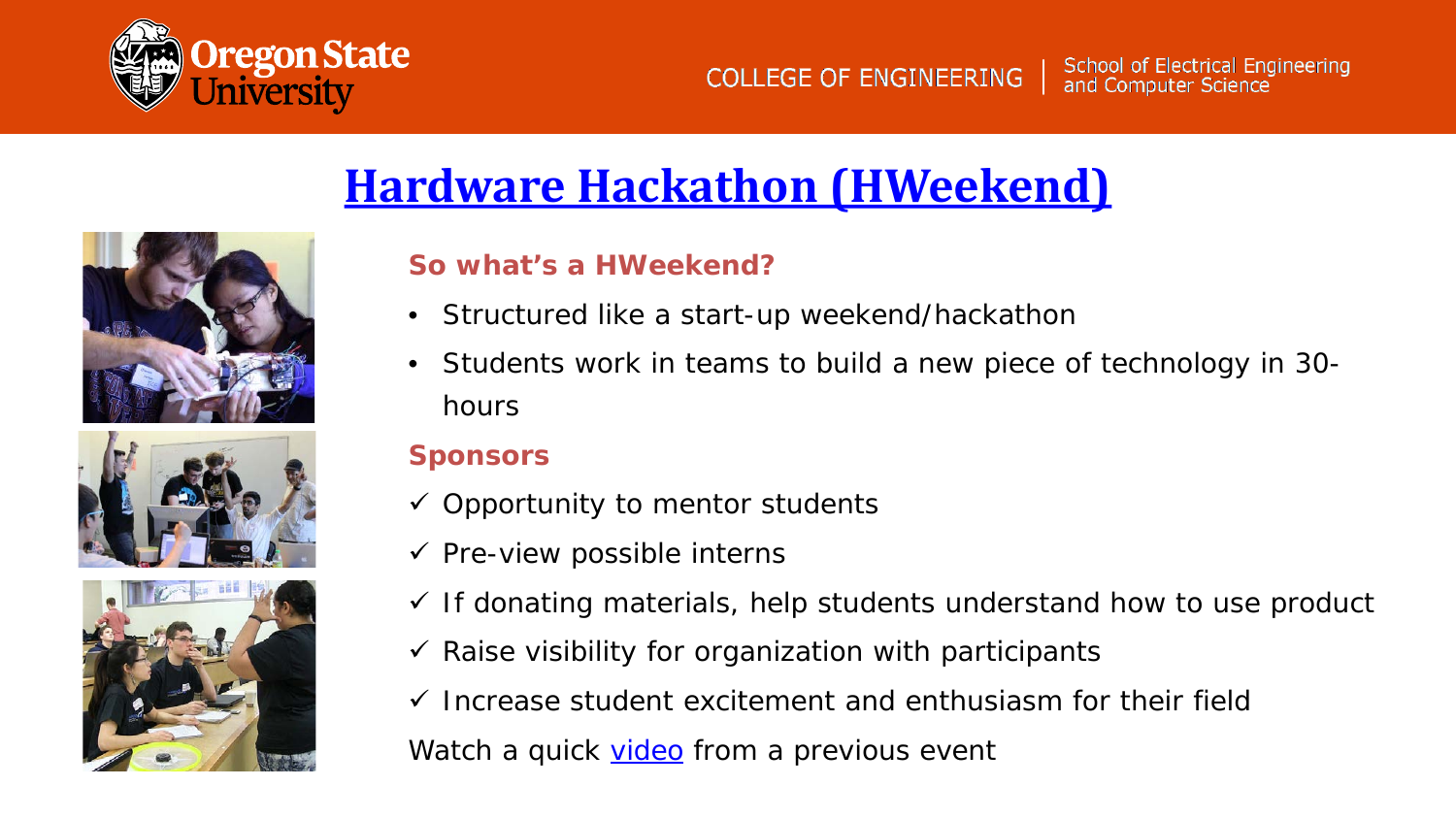

## **[EECS CreateIT](https://eecs.oregonstate.edu/collaboratory) Colalboratory**







### **What is it?**

- Companies supply a project problem
- Student interns are hired in small teams to work on a project
- Students leverage their excitement, industry guidance, faculty mentorship to develop new concepts and solutions

### **Sponsors:**

- $\checkmark$  Approximately \$50K/project (depending on scope)
- $\checkmark$  Opportunity to mentor students and impact training
- $\checkmark$  Access to project outcomes
- $\checkmark$  Evaluate students for potential hire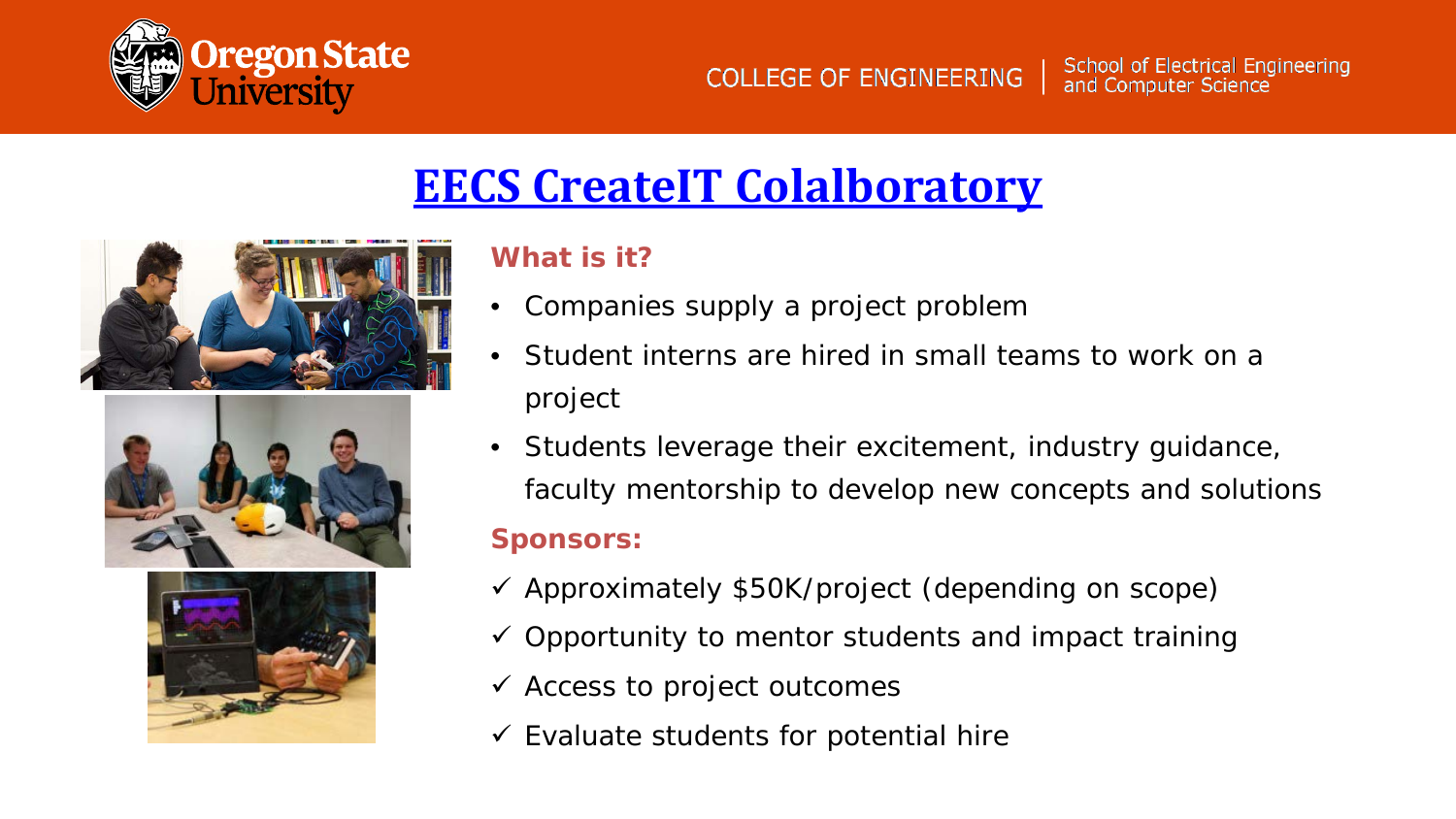

## **Longer-Term Grad Student Engagement**

- **[Master's Software Innovation](https://eecs.oregonstate.edu/future-students/graduate/ms-cs-innovation)**  Capstone, Projects, **Interns**
- **[Master's in AI Program](https://eecs.oregonstate.edu/ai-degree-program)**  Capstone and more
- **[Center for Design of Analog-Digital Integrated Circuits](https://cdadic.oregonstate.edu/)** A national leader in mixed-signal research integrated circuit design and development
- **[PPI Center](https://www.ppicenter.org/)** Supporting the next big growth in IoT systems and pushing Pervasive Personalized Intelligence to the edge of the network
- **[Outstanding Scholars](https://eecs.oregonstate.edu/scholars)** Connect with high achieving, and often diverse Master's and PhD students



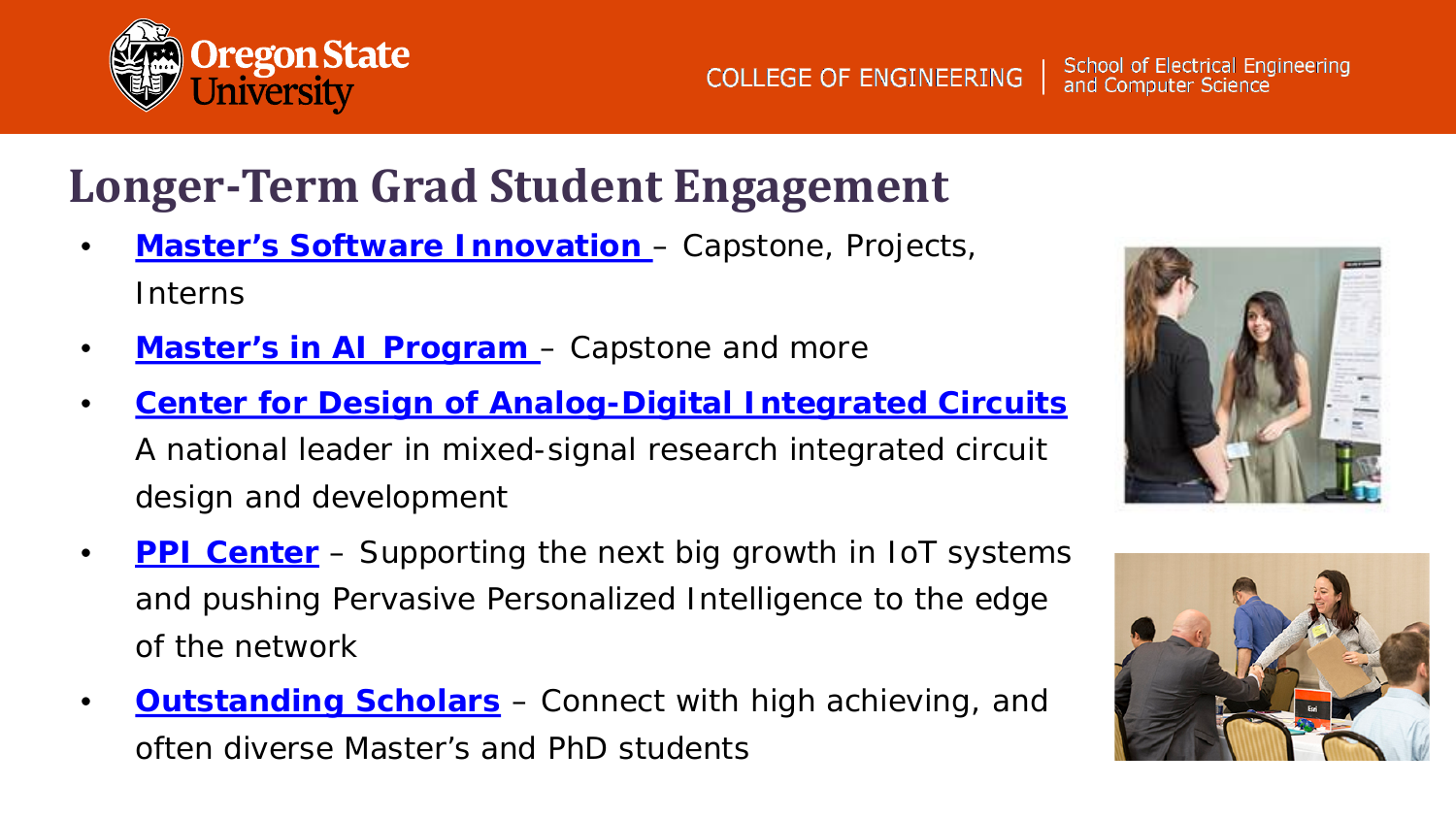

• **More in development.** Contact us.

School of Electrical Engineering<br>and Computer Science **COLLEGE OF ENGINEERING** 

## **Longer-Term Undergraduate Student Engagement**

- **[Center for Applied Systems and Software \(CASS\)](http://cass.oregonstate.edu/)** software development, testing and hosting solutions while giving students hands-on industry experience.
- **[Collaboratory](https://eecs.oregonstate.edu/collaboratory)** Tap into student out of the box thinking! A select group of students who work on hands-on real projects, develop prototypes.





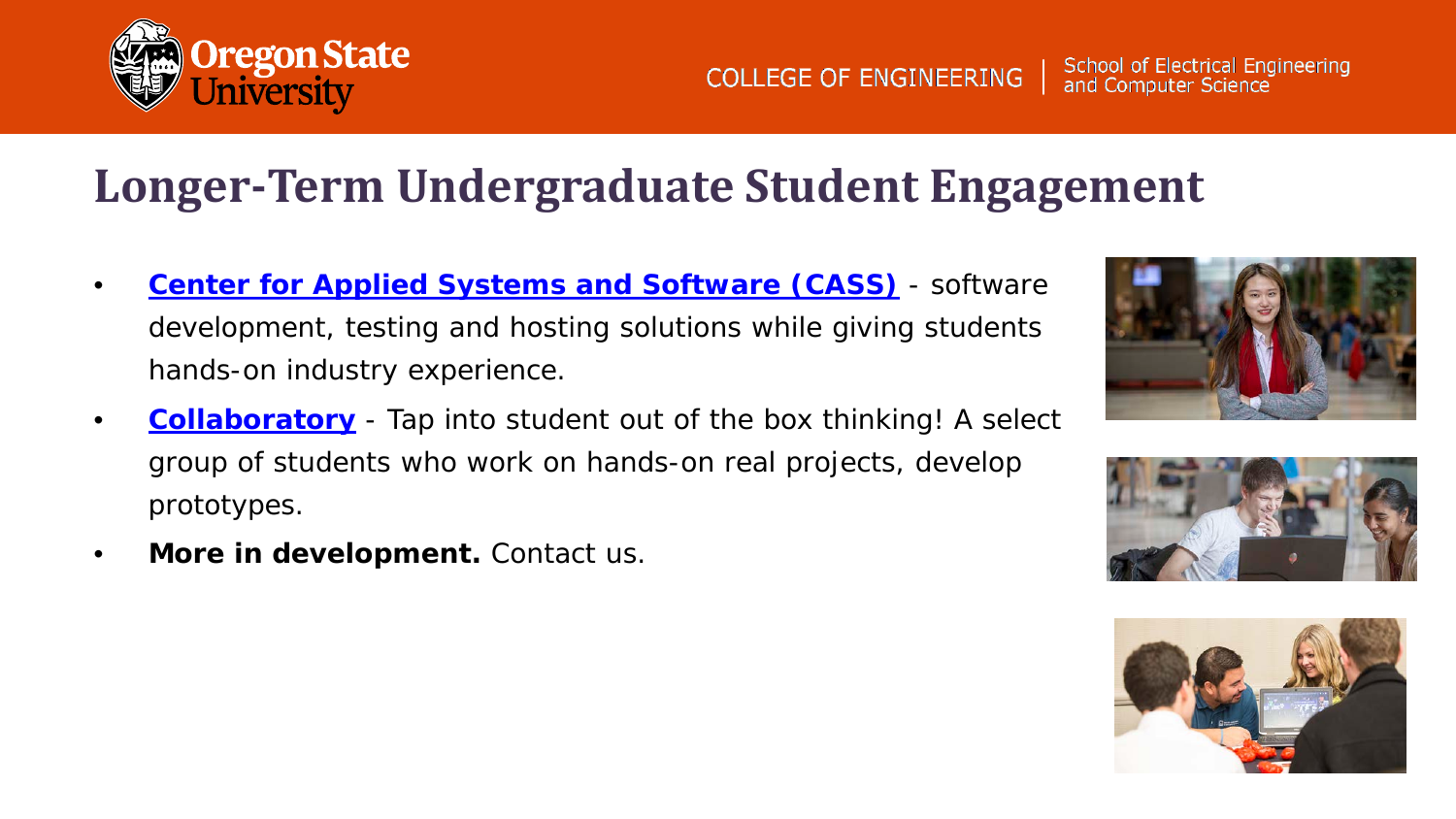

### **[EECS Student Engagement Calendar](https://eecs.oregonstate.edu/industry-relations/calendar)**

| Sept. 1    | Deadline to sponsor <b>EECS Capstone/Senior Project</b><br>Deadline to join <b>EECS INSPIRE Industrial Affiliate</b> |
|------------|----------------------------------------------------------------------------------------------------------------------|
| Oct. - May | <b>WebinarWednesdays</b>                                                                                             |
| Oct. 13    | <b>EECS Virtual Networking Event</b>                                                                                 |
| Oct. 20    | <b>Fall STEM Industries Fair - by Oregon State's Career Development Center</b>                                       |
| Jan. 12    | <b>Winter Career Showcase</b>                                                                                        |
| Feb. 9     | <b>EECS Networking Event</b>                                                                                         |
| Feb. 15    | On Campus Winter Career & Internship Fair - by Oregon State's Career<br>Development Center                           |
| Feb. 16    | All Majors Virtual Winter Career & Internship Fair - Organized by Oregon State's<br>Career Development Center        |
| Summer     | <b>Winter Career Showcase</b>                                                                                        |